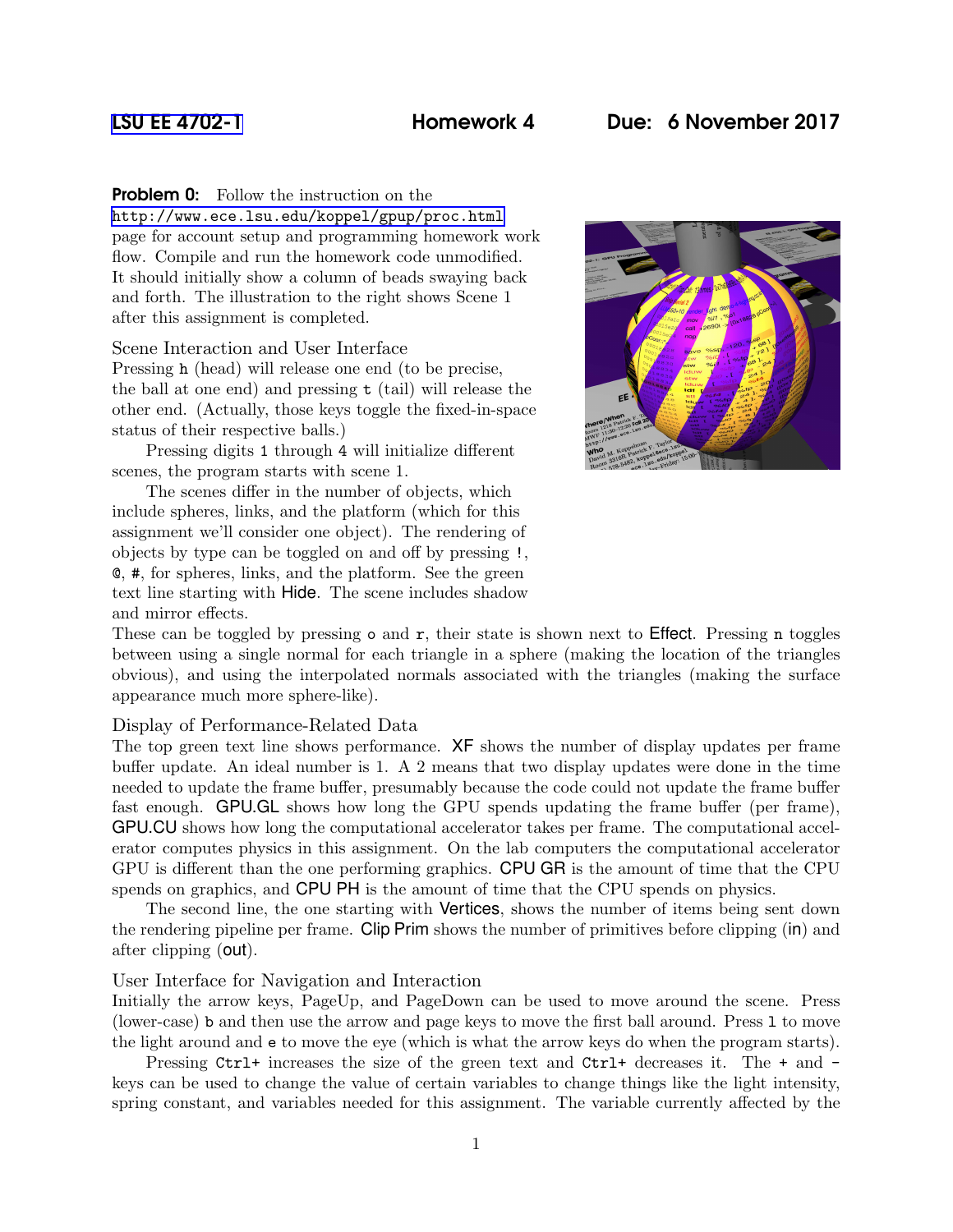+ and - keys is shown in the bottom line of green text. Pressing Tab cycles through the different variables. Those who want to increase the spring constant to the point that the scene explodes may be disappointed to learn that there is a protection mechanism that increases the mass of balls when the spring constant is high enough to make the system go unstable, such balls turn red.

Look at the comments in the file hw04.cc and hw04-shdr.cc for documentation on other keys.

#### Switching Between Shaders

The program can use three different sets of shaders for the spheres, SPHERE, PROBLEM 0 (render  $p1$ ), and PROBLEM 1 (render  $p1$ ). Pressing v switches between them.

## Description of Instanced Rendering in render p1 and vs main p0

The code in render\_p1 contains code adapted from the solution to Homework 2. The routine computes the coordinates of a spiral slice of a sphere and places it in a buffer object. There are two differences with Homework 2. First, the w component of a spiral slice coordinate is set to the value of  $\theta$  with which it was computed. The vertex shader uses this to compute texture coordinates. Second, unlike Homework 2, the slice goes from pole to pole (as opposed to pole to equator as in Homework 2).

The routine then puts information about the balls in three buffer objects, pos\_rad, rotations, and colors. Each element of buffer object pos\_rad is a pCoor (vec4 in shader code). The  $x, y$ , and z members hold the world-space coordinate of the ball center and the w member holds its radius. The rotations buffer object holds the ball orientation (as a  $4 \times 4$  transformation matrix) and colors holds the ball color. The render\_p1 routine binds these buffer objects to OpenGL array buffers, so that they can be accessed in shader code.

Next, the routine installs either the Problem 0 shaders,  $vs\_main_p0$ ,  $gs\_main_p0$ , and  $fs\_main_p0$ or the Problem 1 shaders, vs\_main\_p1, gs\_main\_p1, and fs\_main\_p1, both sets of which are in file hw04-shdr.cc. It then starts an instanced rendering pass using slice coordinates as vertex shader inputs.

Your solutions should be placed in the Problem 1 shaders. Leave the Problem 0 shaders unchanged or use them for minor experiments.

### Instanced Rendering

In an instanced rendering pass a set of vertices,  $V$ , is sent through the rendering pipeline I times, where I is an integer. In render\_p1 the OpenGL command glDrawArraysInstanced starts the instanced rendering pass, the last argument to this command is the number of instances. The first time that  $\mathcal V$  is sent through the rendering pipeline vertex shader built in variable  $g_1$  InstanceID will be set to 0, the second time  $gl\_InstanceID$  will be set to 1, etc.

The code in vs\_main\_p0 uses gl\_InstanceID to retrieve the ball's position and orientation and uses these to convert vertex shader input gl\_Vertex, the sphere normal in the sphere local coordinate space, into an object-space coordinate, vertex\_o. It then performs eye- and clip-space conversions on vertex\_o.

The code in  $\mathbf{vs\_main\_p0}$  computes texture coordinates based upon the sphere's local  $\eta$  coordinate and the  $\theta$  value provided. Study **vs\_main\_p0** to understand how that works.

#### Debugging Help

Boolean variables opt\_tryout1 and opt\_tryout2 can be used for debugging on the CPU. Pressing y and Y toggles their state. In the shader code use tryout.x and tryout.y for these two variables.

To see the difference between your code and the original code issue the Emacs command Ctrl  $x \vee y =$  or from the shell the command git diff.

**Problem 1:** Modify the code in vs\_main\_p1, gs\_main\_p1, fs\_main\_p1, and possibly render\_p1 so that it renders the entire sphere by using the geometry shader to emit opt\_spirals tri